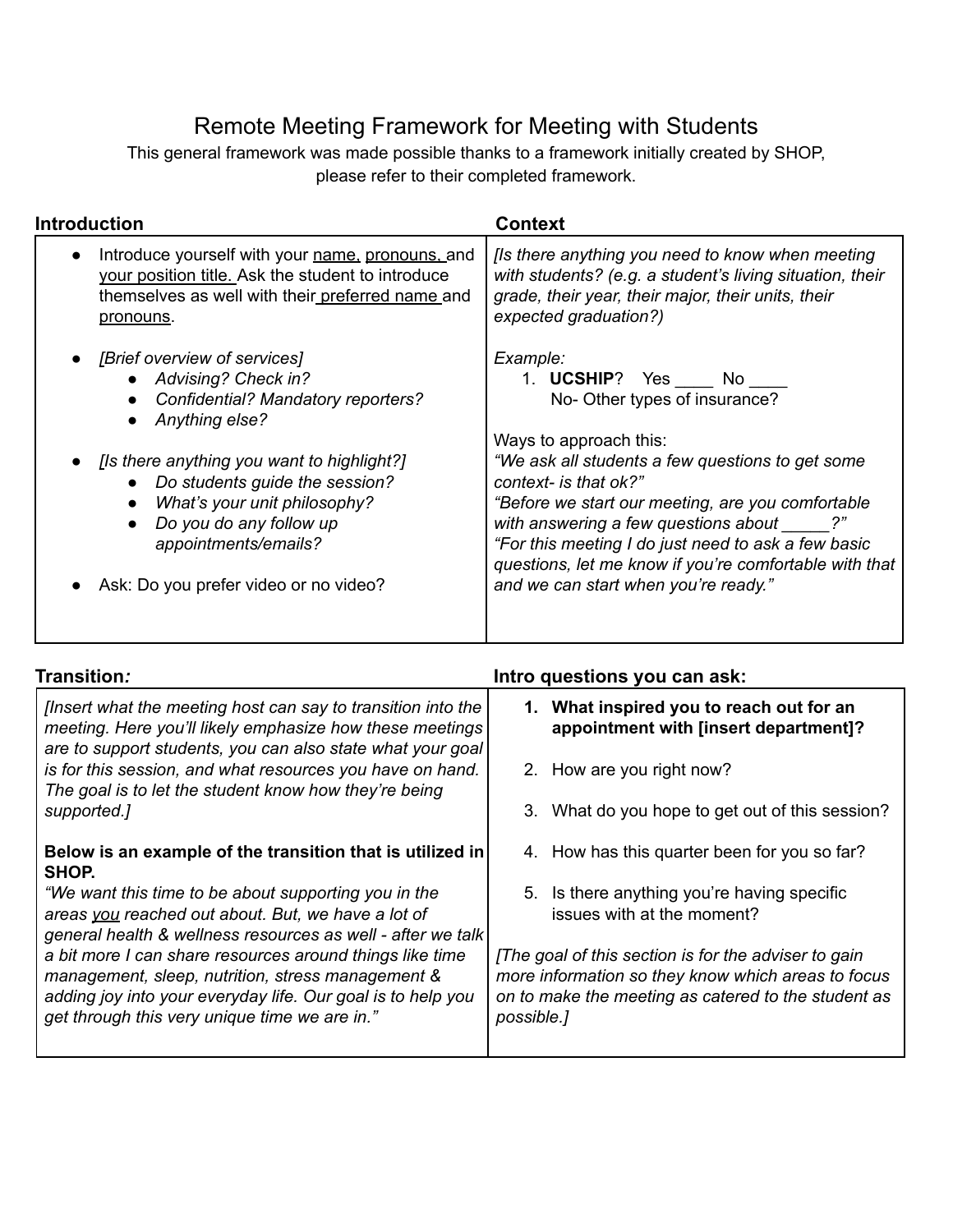## **Areas of Focus**

| [This is space to list the various areas of focus that advisers<br>should be prepared to cover during meetings with students.<br>Possible areas of focus include Stress Management, Budgeting,<br>Class Schedules, Graduation requirements, Sleep, Routines,<br>Self Care, Advocacy services, Safety Planning, Time<br>Management, Social Media, Health, Concerns over Coronavirus, | [Use the space below to go over each area<br>of focus. This could possibly look like the<br>example below, adjust this section however<br>you'd like to best fit the objective, services,<br>and goals of your department. |
|-------------------------------------------------------------------------------------------------------------------------------------------------------------------------------------------------------------------------------------------------------------------------------------------------------------------------------------------------------------------------------------|----------------------------------------------------------------------------------------------------------------------------------------------------------------------------------------------------------------------------|
| Housing Security, Food Security, etc.]                                                                                                                                                                                                                                                                                                                                              | Area of focus:                                                                                                                                                                                                             |
|                                                                                                                                                                                                                                                                                                                                                                                     | Questions to ask:                                                                                                                                                                                                          |
| • Area of focus $#1$                                                                                                                                                                                                                                                                                                                                                                | General tips:                                                                                                                                                                                                              |
|                                                                                                                                                                                                                                                                                                                                                                                     | Advice for specific areas of concern:                                                                                                                                                                                      |
|                                                                                                                                                                                                                                                                                                                                                                                     | Resources:                                                                                                                                                                                                                 |

| Area of focus: | Area of focus: | Area of focus: | Area of focus: |
|----------------|----------------|----------------|----------------|
|                |                |                |                |
|                |                |                |                |

| Area of focus: | Area of focus: |
|----------------|----------------|
|                |                |
|                |                |
|                | Area of focus: |

| Area of focus: | Area of focus: | Area of focus: | Area of focus: |
|----------------|----------------|----------------|----------------|
|                |                |                |                |
|                |                |                |                |
|                |                |                |                |